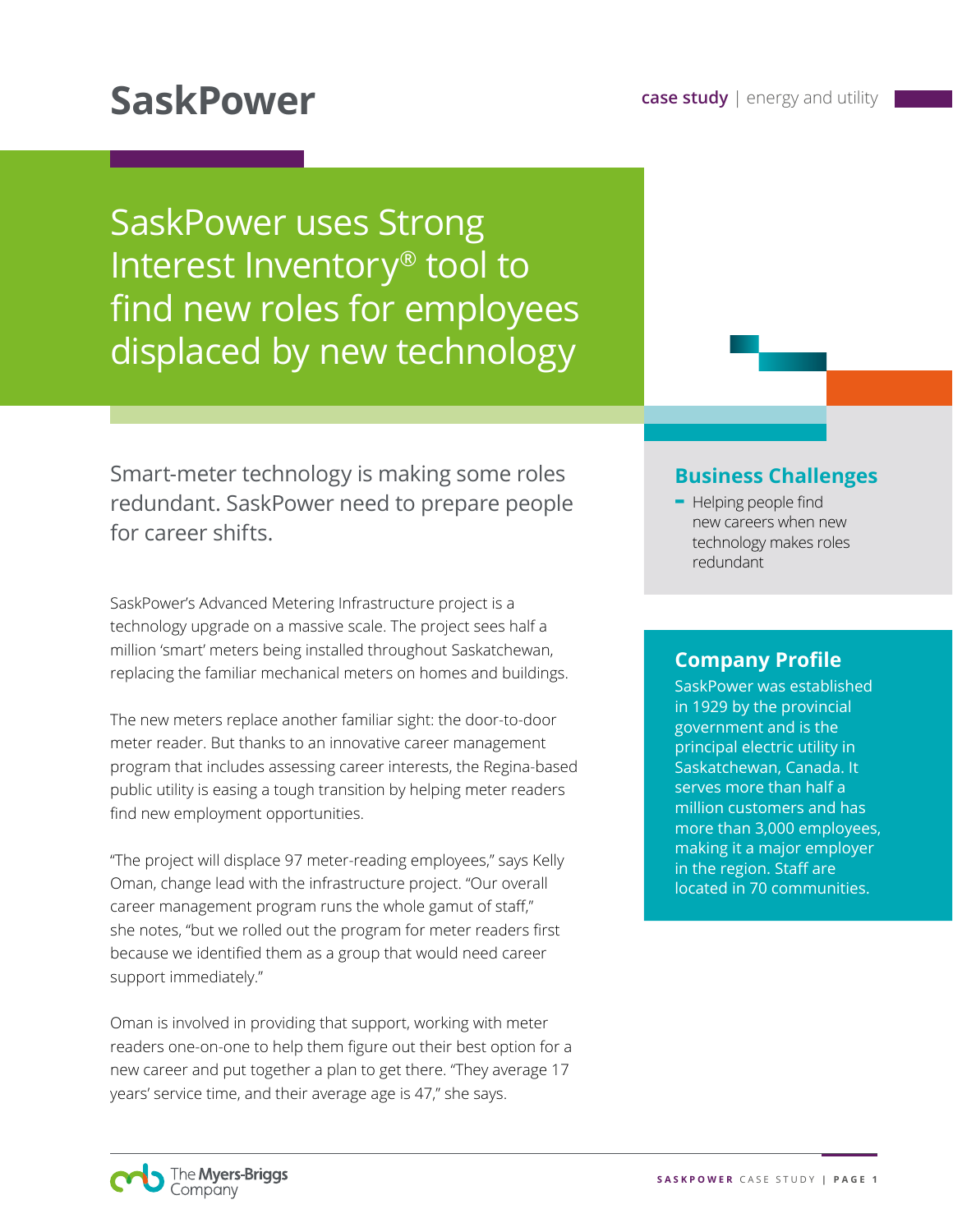## **SaskPower**

## **Solution**

To meet the challenge of helping long-standing employees see beyond the end of their current position, SaskPower's organizational development group created a training workshop that incorporates the Strong Interest Inventory® assessment. Workers take the assessment in preparation for the workshop; the facilitator then debriefs them about their results and how they relate to selfawareness. Sessions are available for groups of 10 to 12 learners. One-on-one sessions are also available.

"We chose the Strong tool because building self-awareness is part of our comprehensive approach," says Oman. "Our main goals are redeployment and retraining. But you can't put a plan together until you know where you want to go. SaskPower has about 600 job descriptions, but people in the field aren't always exposed to those roles. They don't see the full scale or scope of positions and career paths available. It has helped people to broaden their horizons and consider paths they wouldn't have considered or hadn't ever thought of."

Once participants realize how many choices they have, says Oman, they still need support from the facilitator: "There is instant interest. But the hard part, once they've done the Strong tool and seen their options, is not to get paralyzed by the choice. The next steps are to walk them through and narrow their options to what is viable and meaningful for them."

### **Solution**

- **-** Use Strong instrument
- **-** Show employees what other careers are available within SaskPower
- **-** Provide guidance and support for transition to new roles

People generally don't get tired of learning about themselves. One person told us, 'I wish I had done this 20 years ago.

**Kelly Oman,**  Change Lead Advanced Metering Infrastructure project SaskPower

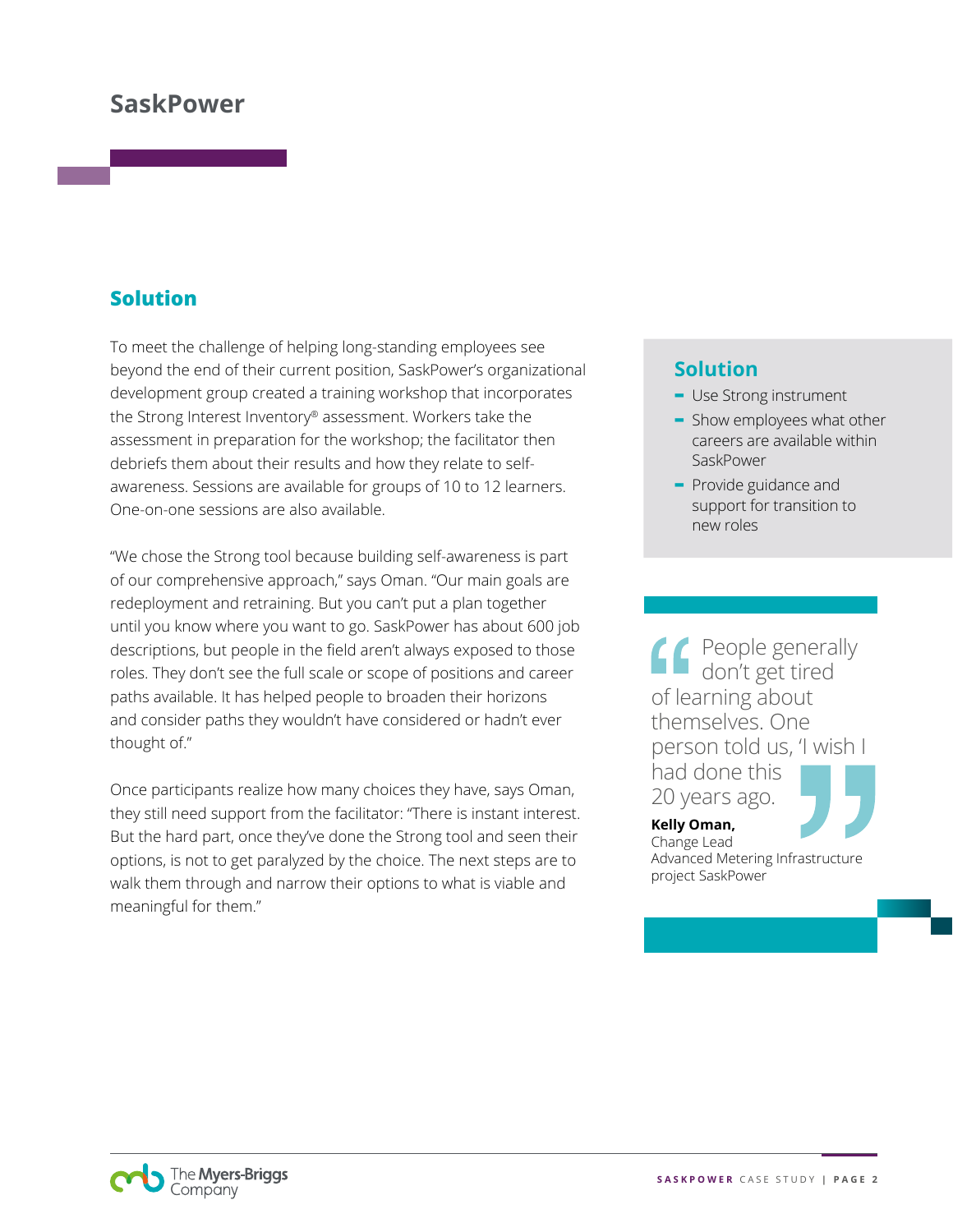# **SaskPower**

### **Results**

The workshops are having an effect. Of the original 97 meter readers taking part, 80 remain. "People are starting to make their move," says Oman.

Another sign of success is that survey feedback shows that 94% of participants consider the career management workshops valuable. "People generally don't get tired of learning about themselves," says Oman. "But if you've been in the same job for a long time, it's a little scary to step out of that box. One person told us, 'I wish I had done this 20 years ago.'"

For Oman, helping people discover new career interests and find new roles within SaskPower is a reminder of what she values about her own role. "That's one thing that keeps me staying: the opportunity for multiple careers with the same company, with training and educational support. There are lots of opportunities beyond what you see every day. You may need to get more skills or move to another location, but you will have support."

#### **Results**

- **-** Successful redeployment of 83% of redundant roles
- **-** 94% of workshop participants say the workshops were valuable